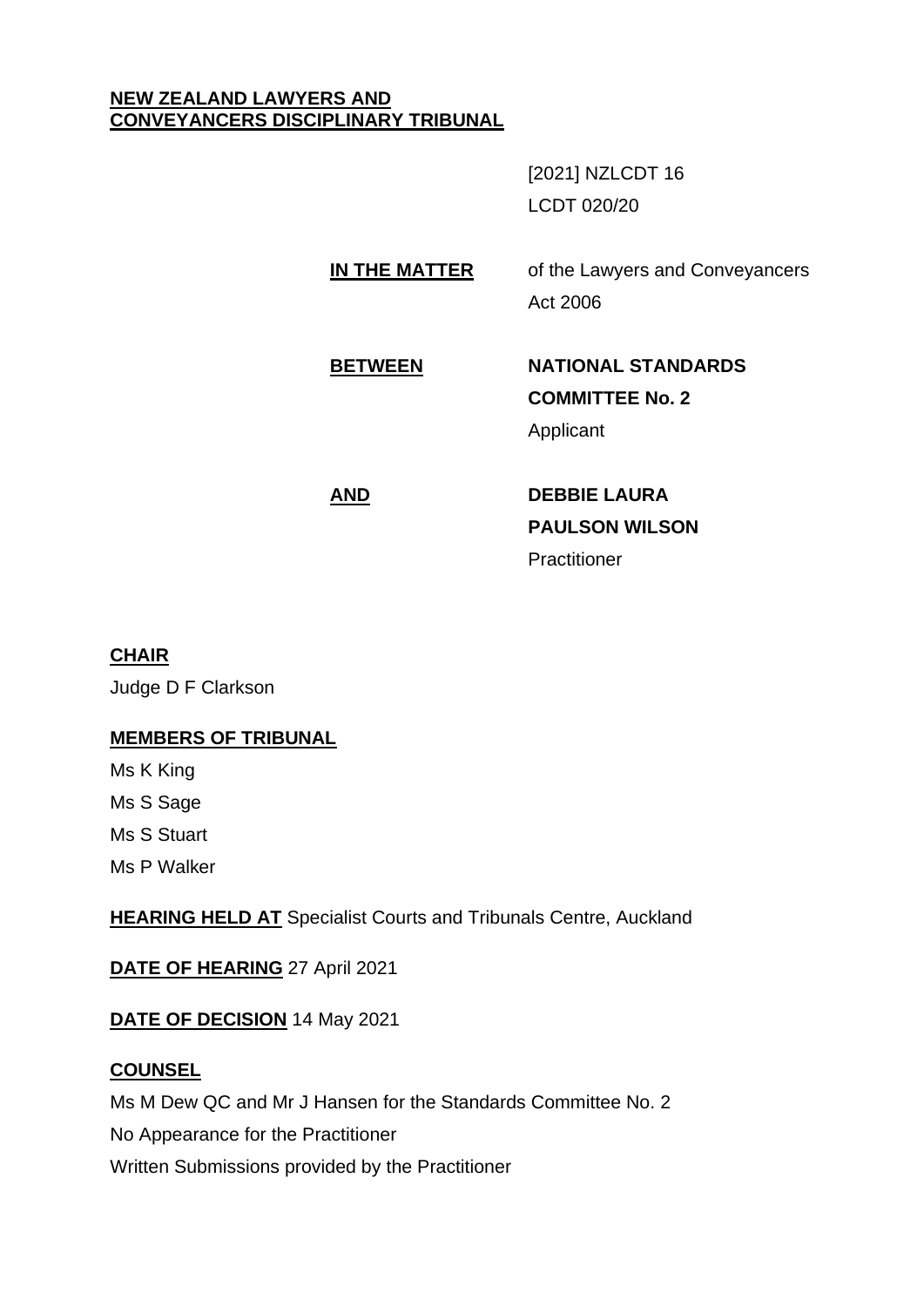### **DECISION OF THE TRIBUNAL**

#### *Introduction*

[1] Ms Paulson Wilson faced three charges in the alternative which arose out of her brief but clandestine relationship with a prisoner for whom she had previously acted as an employee lawyer.

[2] From the outset of these proceedings the practitioner, who now resides in Australia, took a responsible approach, and the matter proceeded before the Tribunal in her absence but with the assistance of written submissions she had presented.

[3] We proceeded on the basis that the practitioner acknowledged the accuracy of all the particulars pleaded, that is, she acknowledged the accuracy of all the facts relied on in support of the three alternative charges.

[4] Furthermore, Ms Paulson Wilson admitted misconduct under the second charge, albeit in relation to only three of the five rules pleaded. She further admitted the third alternative charge of negligence, which it has not been necessary to address.

[5] The practitioner denied the first alternative charge of misconduct, which represented disgraceful and dishonourable conduct. In relation to that charge the matter proceeded by way of formal proof, albeit with acknowledgement of all the supporting facts, but with an argument as to the proper level of liability on the basis of those facts.

#### *Background*

[6] Ms Paulson Wilson was admitted as a barrister and solicitor on 16 November 2018. She held a practising certificate from April 2019 until June 2020, however had stepped aside from legal practice in November 2019 following the events which led to the charges under consideration.

[7] Ms Paulson Wilson began work with a barrister practising in criminal law in July 2019 and the events which fall for consideration took place in October 2019.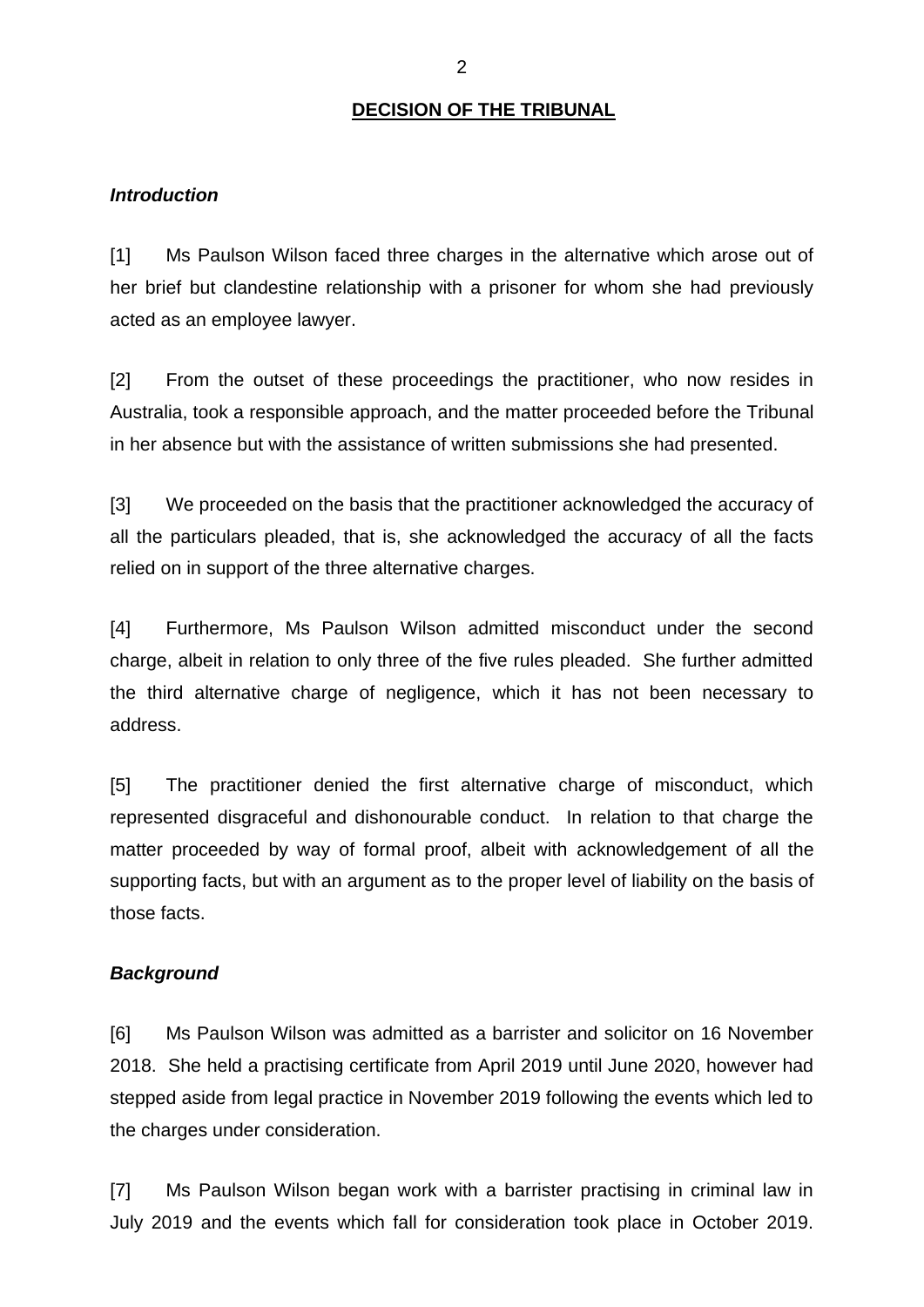When her conduct was reported by prison authorities to her employer, following a disciplinary process she was dismissed from her employment in November 2019. Thus, it can be seen that she was only three months into her working career when the conduct under consideration occurred.

[8] In early October 2019 Mr Z, Ms Paulson Wilson's employer received a request from a relative of Prisoner X seeking legal advice regarding a possible appeal against conviction and sentence. Mr Z instructed Ms Paulson Wilson to attend upon Prisoner X and obtain his instructions. Her visit occurred on 15 October 2019 but following a review of the file note prepared by Ms Paulson Wilson, Mr Z determined that without any fresh evidence there were no grounds for an appeal. He asked Ms Paulson Wilson to phone Prisoner X to advise him that he was unable to assist him further. Mr Z did not authorise Ms Paulson Wilson to have any further interaction with Prisoner X.

[9] Notwithstanding Mr Z's position of declining to act further, Ms Paulson Wilson and Prisoner X continued, for a brief time to have contact. The prisoner requested that Ms Paulson Wilson's telephone number be approved as a legal contact on 16 October, and on the same date Ms Paulson Wilson confirmed to SERCO staff by email that she was carrying out research into the prisoner's appeal and agreed to her number being approved for further legal discussions. This was false information.

[10] Two days later Prisoner X requested an 0800 number be approved as a social number using "Lucy Pance" as a pseudonym for Ms Paulson Wilson.

[11] On the same date Ms Paulson Wilson confirmed to SERCO that she was "Lucy Pance" when they called the 0800 to verify it. In doing so she was acting dishonestly and deceptively to pursue a covert personal relationship with the prisoner. Six telephone calls were recorded by SERCO between Ms Paulson Wilson and the prisoner. There was a further connection through Instagram.

[12] The topics of conversation revealed by the transcripts of the discussions included:

"(a) Sexual matters about one another;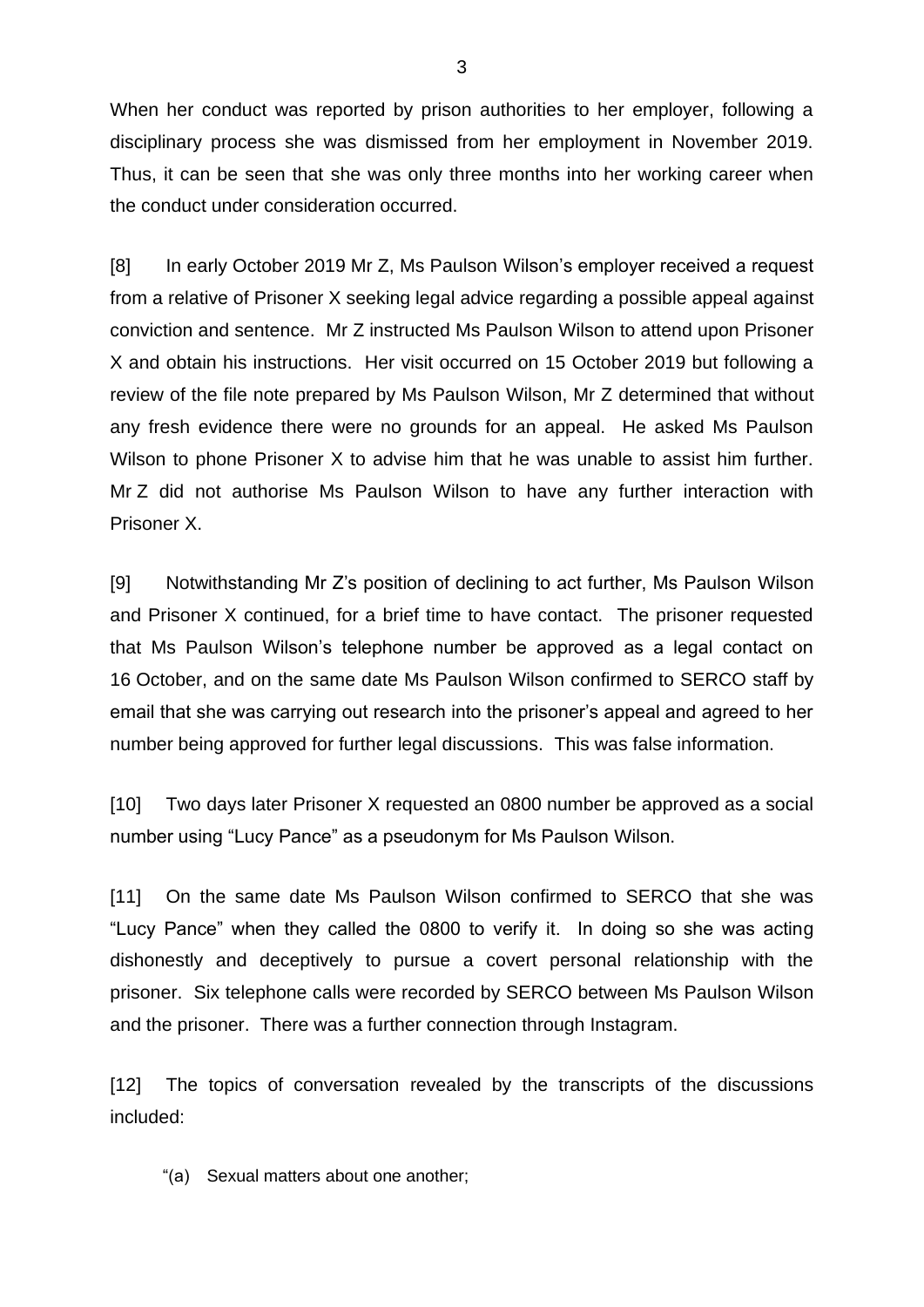- (b) Ms Paulson Wilson's plan to deliver chocolate and pens to Prisoner X at their next meeting;
- (c) A plan between them to pretend to Ms Paulson Wilson's employer that a fellow prisoner needs to talk to a lawyer in person, to create an opportunity for her to visit the prison and see Prisoner X; and
- (d) That Prisoner X had accepted Ms Paulson Wilson's Instagram follow request."<sup>1</sup>

[13] Further conversations occurred in which the prisoner and Ms Paulson Wilson discussed ways of organising for her to visit, use of the "*lawyer phone*" to avoid being monitored by the prison, and the possibility of sexual contact at a future meeting.

[14] On 23 October there was a discussion between them which included information about searches of prisoners with a comment by Ms Paulson Wilson that if she brought him goods he could "*smuggle it back*".

[15] In early November Mr Z was provided reports of these conversations by the prison authorities and he suspended Ms Paulson Wilson from her employment pending an employment disciplinary investigation.

[16] The outcome of that investigation was that Ms Paulson Wilson was dismissed on 15 November 2019 on the grounds of serious misconduct.

# *Issues*

- 1. Is the conduct such as to satisfy the grounds set out in  $s \, 7(1)(a)(i)$  of the Lawyers and Conveyancers Act 2006 (the Act)?
	- (b) Did it occur at a time when the practitioner was providing regulated services?
	- (c) Was it conduct "… that would reasonably be regarded by lawyers of good standing as disgraceful or dishonourable …"?
- 2. If not disgraceful and dishonourable conduct, was it such as to fall within the definition of s 7(1)(a)(ii), namely a wilful or reckless contravention of Rules 2,

<sup>1</sup> As set out in submissions for the National Standards Committee, paragraph 2.15.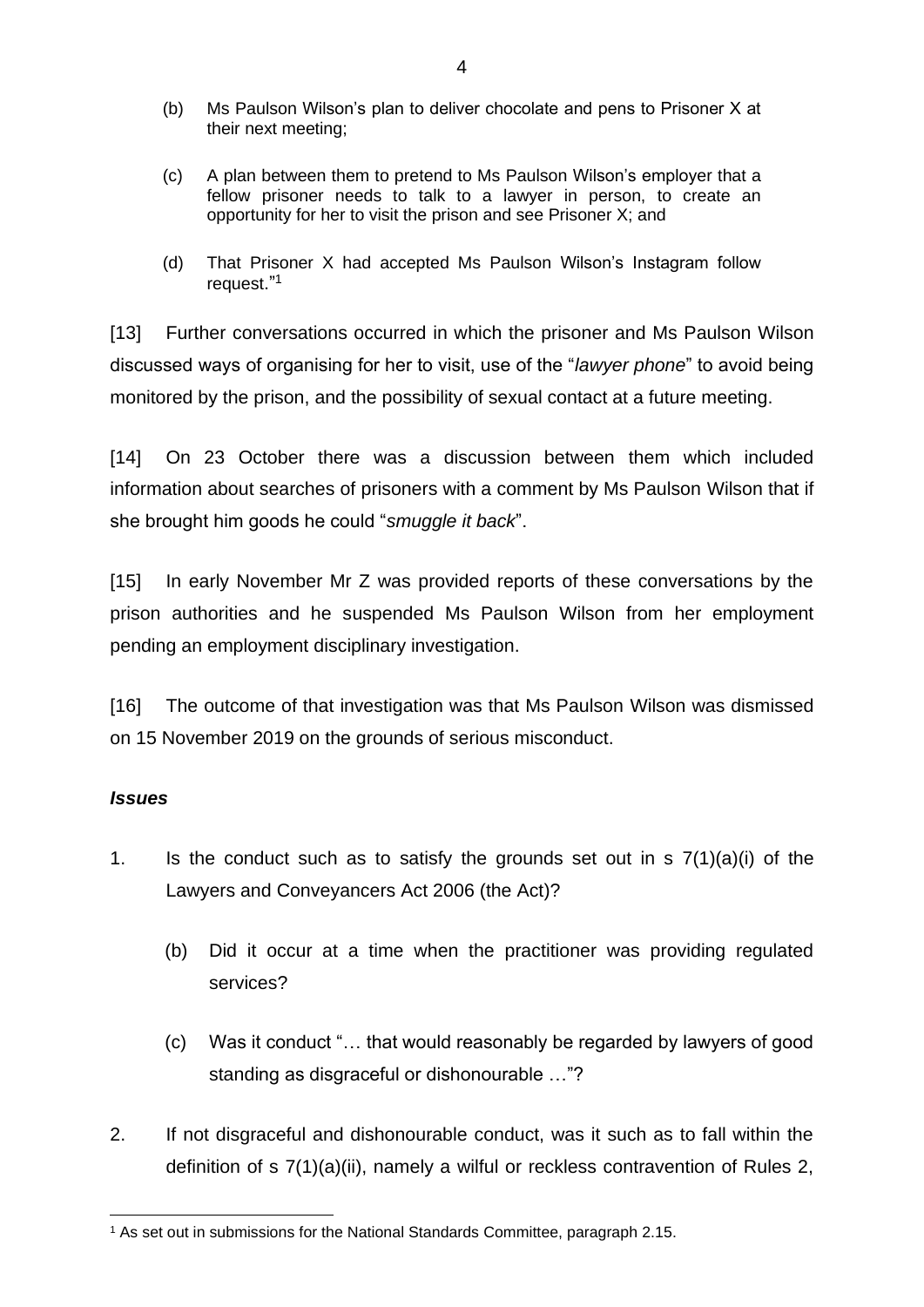2.4, 5.7, 11.1 and 12 of the Lawyers and Conveyancers Act (Lawyers: Conduct and Client Care) Rules 2008?

3. If misconduct is not found under either of the above-named sections, did the practitioner's conduct amount to negligence or incompetence in her professional capacity to such a degree as to reflect on her fitness to practise or as to bring the profession into disrepute?

[17] As a preliminary point, we note that in the decision of *J v Auckland Standards Committee 1,*<sup>2</sup> the Court of Appeal confirmed the correct approach for determining the type of misconduct as follows:

"The task in each case is to focus on the conduct relied on to support the charge and determine whether it falls within the specified category … if the Tribunal [is] satisfied that J's conduct amounted to misconduct, because it [and is] judged by the Specialist Tribunal to be disgraceful or dishonourable, there [is] no need for it to go further and consider the alternative charges."

# **Issue 1 - Charge 1**

- [18] The following factors support the finding of Misconduct:
	- (a) The practitioner admits, in her written submission, that the conduct occurred at a time when she was providing regulated services. We consider this as a proper concession in the light of the High Court's broad interpretation of the category of misconduct, which occurs in the course of professional as opposed to personal activities $3$ .
	- (b) Counsel referred to us a number of recent decisions where conduct had been held to be disgraceful and dishonourable. We accept the submission made by Ms Dew QC, on behalf of the National Standards Committee, that s 7(1)(a)(i) is designed to capture a range of conduct, and we would add, conduct in a number of contexts. The particular conduct to which our attention is drawn by counsel are as follows:

<sup>2</sup> *J v Auckland Standards Committee 1* [2019] NZCA 614, [38].

<sup>3</sup> *Deliu v The National Standards Committee and the Auckland Standards Committee No. 1 of the New Zealand Law Society* [2017] NZHC 2318, Hinton J.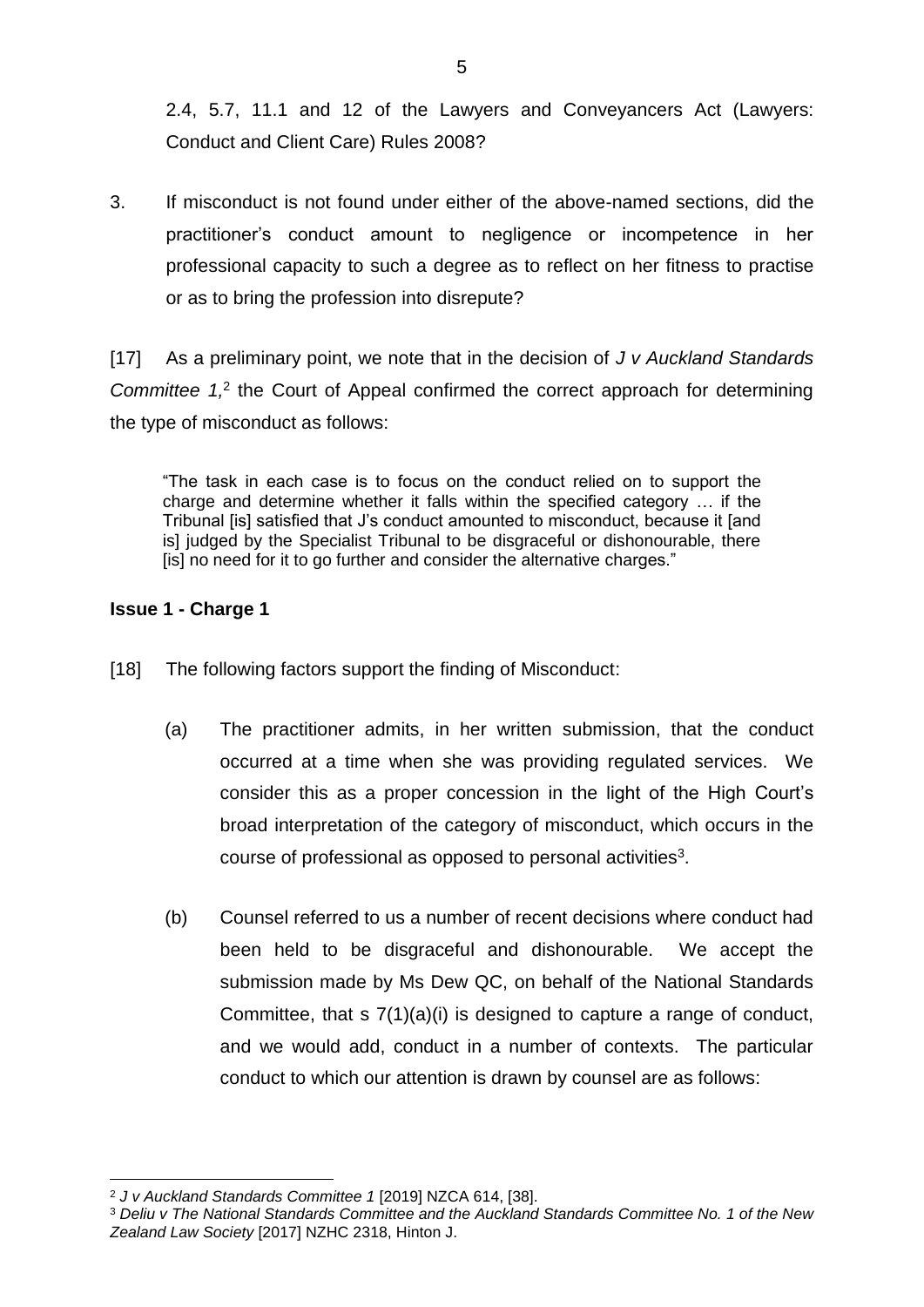- "5.15 The features of this disgraceful and dishonourable misconduct include the following:
	- (a) The Practitioner's relationship with Prisoner X was inappropriate, of a sexual nature and involved an abuse of the fiduciary relationship between a lawyer and client, NSC Bundle at pp 19, 20 and 25;
	- (b) The Practitioner abused her privilege as a lawyer to gain access to Prisoner X. This abuse of privilege heightens the seriousness of conduct as it did in *Auckland Standards Committee No 1 v Murray* NZLCDT 88 at [36];
	- (c) The Practitioner exercised her privilege as a lawyer to obtain phone contact deceptively and dishonestly. She concealed her identity from SERCO authorities when she claimed she was Lucy Pance, NSC Bundle at p 16;
	- (d) The Practitioner knew her actions were wrong and actively attempted to evade detection by her employer and prison authorities on multiple occasions during October 2019. This included using her position as a lawyer to evade monitoring of non-lawyer conversations and using the 0800-phone number listed under the name Lucy Pance, NSC Bundle at p 22;
	- (e) The Practitioner conspired to deliver chocolate and pens to Prisoner X in contravention of s 141(1) of the Corrections Act 2004 and conspired to use her position as a lawyer to meet Prisoner X under false pretexts, NSC Bundle at pp 20 and 24; and
	- (f) This was not a one-off lapse in judgement. The conduct persisted over the course of just over one week in October 2019, until it was detected by the Department of Corrections in late October 2019."
- [19] In discussing what constitutes misconduct, the Tribunal recently stated:

"[81] Lawyers hold a privileged position. Entry to the profession requires the candidate to prove they are fit and proper to be admitted. Honesty is a core value because otherwise "public and judicial confidence in the proper administration of justice will … be undermined."

[82] Integrity and trustworthiness are prerequisites to admission because, without these qualities, the public may lack confidence in the profession as a whole. A candidate in Australia was refused admission because of a lack of "appropriate professional judgement and discretion." In New Zealand, in a case regarding a valuer, "Eichelbaum CJ reviewed the concept of professional misconduct generally and noted that across all professions the key element is whether the practitioner's conduct has shown some degree of unfitness to practise."" 4

These are comments equally applicable to this matter.

<sup>4</sup> *Auckland Standards Committee 4 v Lynette O'Boyle* [2021] NZLCDT 15.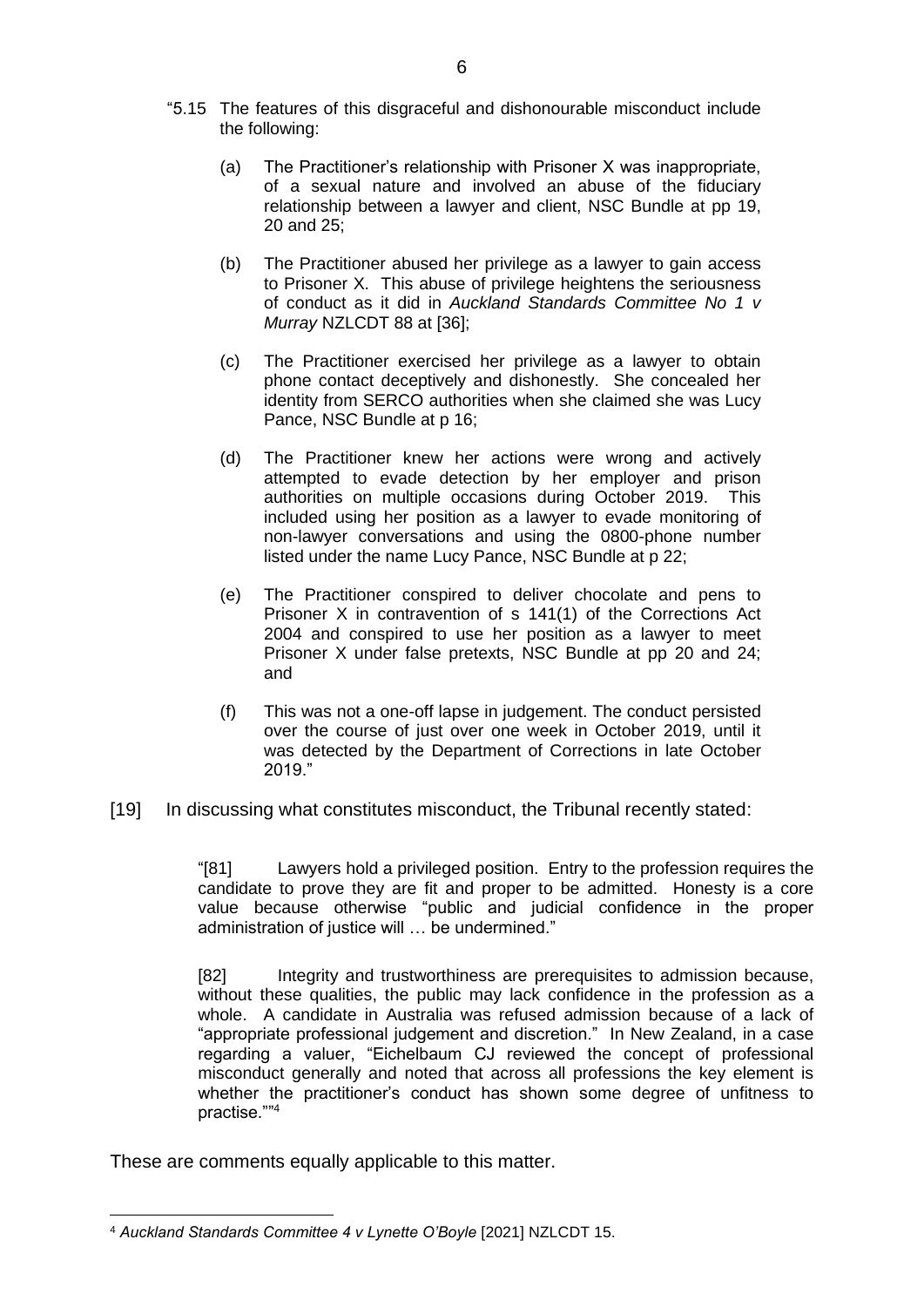[20] The most relevant case to which we have been referred is the Tribunal decision in *Murray.*<sup>5</sup> In that matter, which is acknowledged to be at the most serious end of offending of this sort, Ms Murray had been convicted of her actual smuggling of an iPhone, cigarettes and a lighter to a prisoner at Mt Eden Prison when acting as his lawyer. It is acknowledged that the criminal conviction and the approach that the practitioner took to the criminal proceedings, as well as the potentially more sinister nature of the items smuggled, as contrasted with the planned to be smuggled items in the present matter, puts the *Murray* matter in a much more serious light than the present. However, both the Tribunal and the High Court $6$  drew attention to the seriousness of conduct of this sort, abusing as it does the practitioner's privilege as a lawyer in relation to accessing prisoners through the degree of trust reposed in them by the Corrections Service. In that matter, as in the present, we considered that the actions involved a breach of the practitioner's obligations to the Corrections Department, to the Criminal Bar, to the wider profession and to the public to behave in a manner worthy of a lawyer in whom such trust is reposed by the prison system.

[21] We agree with the submission of Ms Dew that "… *the cumulative effect of these breaches will inevitably or reasonably be regarded by lawyers of good standing, as disgraceful and dishonourable*."

[22] Accordingly, we find the charge laid under  $\frac{s(1)}{a}(i)$  to be proven.

### **Issue 2 – Charge 2**

[23] Having found the charge proven at the level of disgraceful and dishonourable it is unnecessary for us to consider the wilful or reckless breach of the five rules pleaded. However, we note that in any event, were we to be wrong about our assessment of the previous issue, that the practitioner accepts that misconduct is established in relation to this second charge. Again, this is a proper concession on her part. We consider that her active participation in the planning with this prisoner of various activities of a sexual, as well as an illegal smuggling nature, put her activities beyond the "naïve" actions, which she acknowledges. The level of wilfulness and knowledge of breach of the rules is apparent from the verbal exchanges between the

<sup>5</sup> *Auckland Standards Committee No 1 v Murray* [2014] NZLCDT 88.

<sup>6</sup> On appeal against the criminal sentence.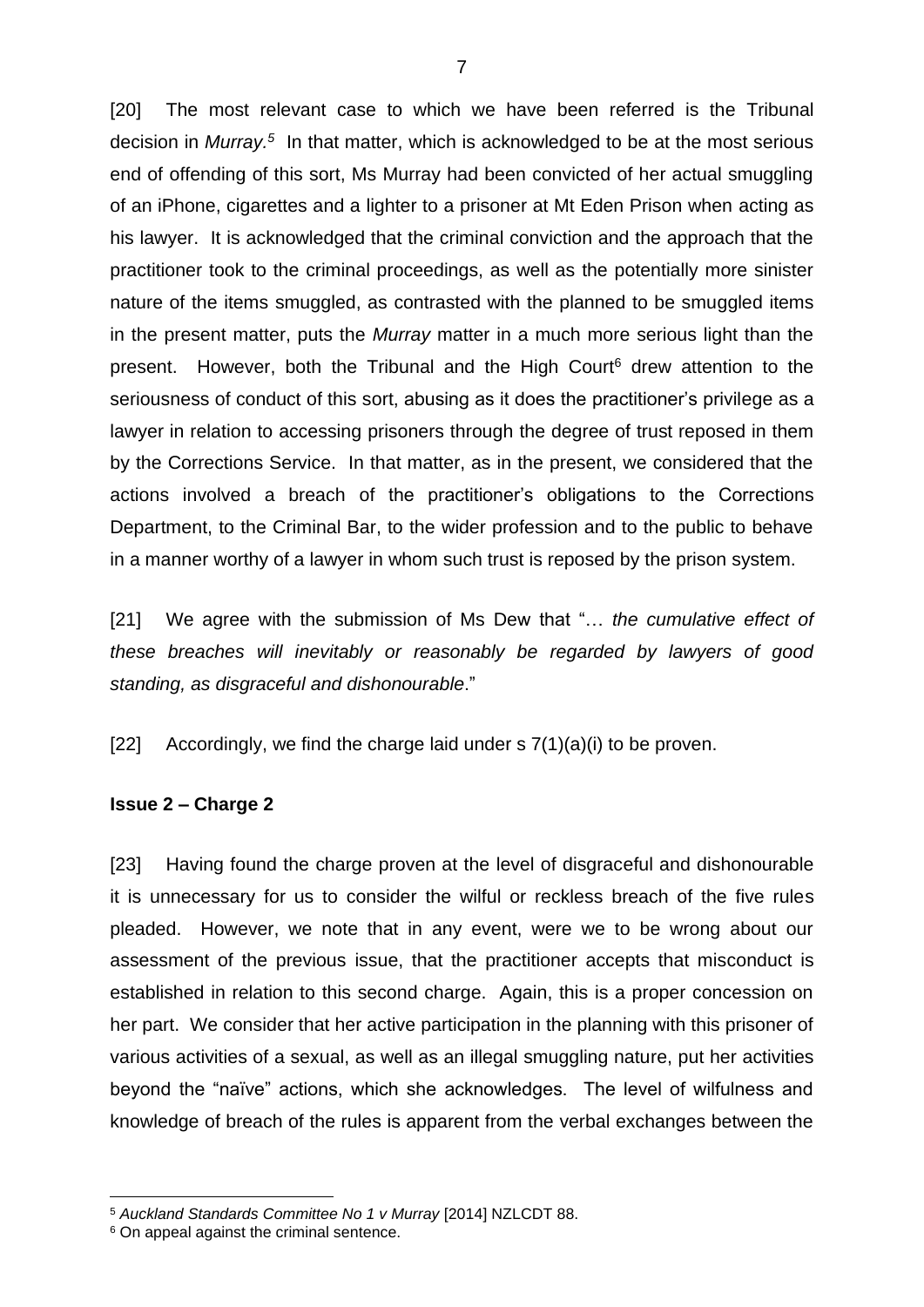prisoner and practitioner, as are recorded in the various transcripts. There are references to her breaking the rules and her awareness of such.

### **Issue 3 – Charge 3**

[24] Again, having found Charge 1 proved, this alternative charge need not be addressed.

### *Penalty*

[25] There is some common ground between the National Standards Committee and the practitioner in relation to penalty. Specifically, the practitioner agrees that an order should be made that she not be permitted to practise on her own account.

[26] Ms Paulson Wilson also agrees that she should contribute to costs although seeks a 50 percent discount having regard to her personal circumstances as not having worked as a lawyer since these events occurred, and consequent loss of income. We have no affidavit or other sworn document to support that assertion, but we have no reason to doubt that what is set out in Ms Paulson-Wilson's submissions is likely to be accurate and we accept that she has already suffered a penalty of losing her employment and temporarily at least, her legal career.

[27] Where the parties differ is in the length of term of suspension necessary to mark the seriousness of this offending. The Standards Committee seek a suspension of 12 months and Ms Paulson Wilson submits that a period of three months would be more appropriate.

[28] Determining a proportionate penalty having regard to the purposes of penalty, always starts with an assessment of the seriousness of the conduct in question.

### *Seriousness of Conduct*

[29] We have no hesitation in declaring this conduct to be at the serious end of the misconduct spectrum. This was conduct which was not only demonstrative of poor judgement and lack of experience. We acknowledge the practitioner was young and she describes herself as "plain stupid".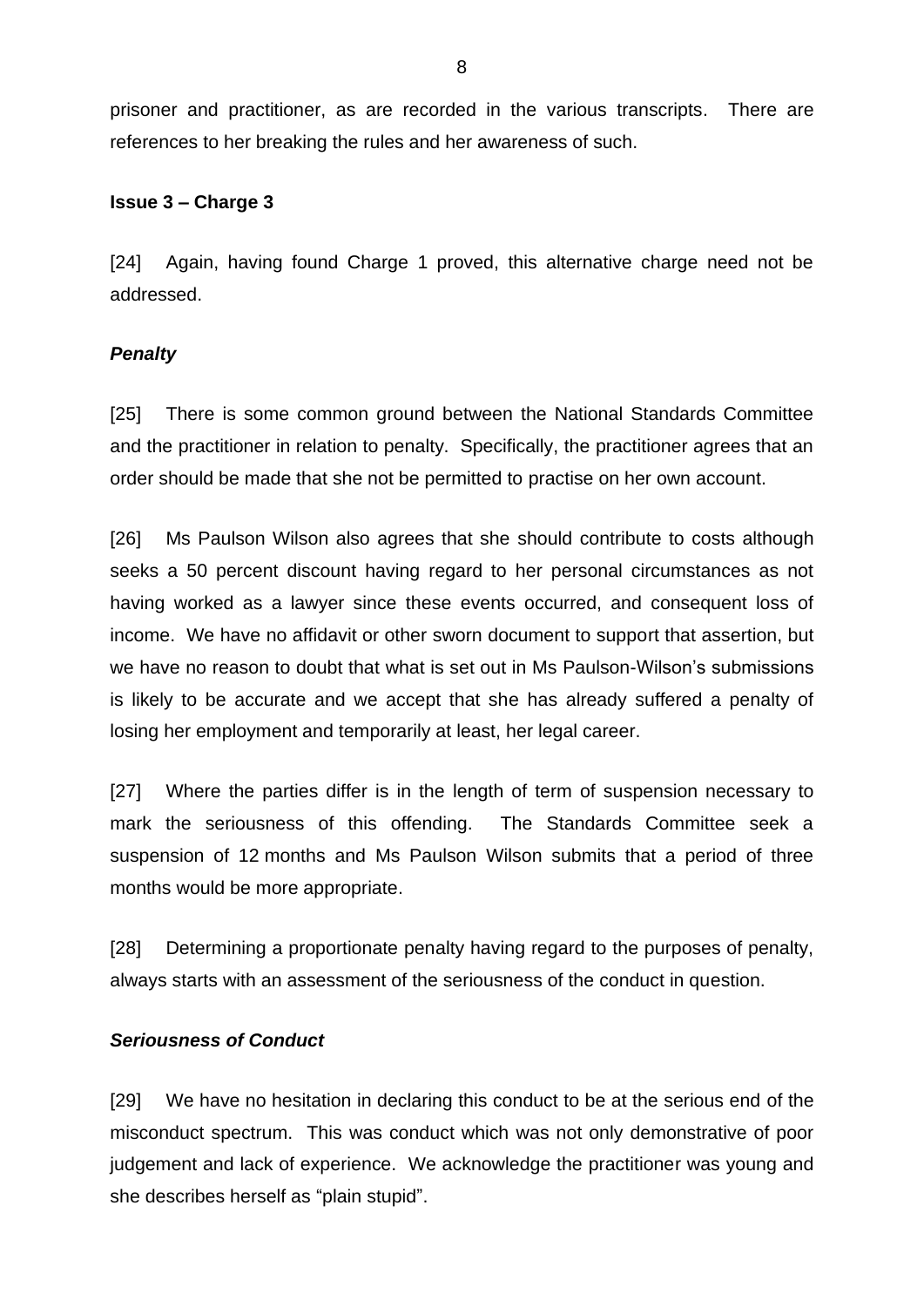[30] The sheer stupidity is not the primary issue in considering seriousness, the two more important features of this offending are the breach of the relationship of trust (both with her employer and the Corrections Department) and the degree of deception involved.

[31] Having established the level of seriousness we consider the purposes of penalty. The primary purpose is the protection of the public<sup>7</sup>. Then there is the purpose of the protection of the reputation of the profession. It is in respect of this latter subject, that we note with concern the practitioner's view that she only brought herself into disrepute rather than the profession as a whole. We regard that as showing a significant lack of insight into her role as a lawyer, and as a member of a professional body whose reputation is its most precious asset. $^8$ 

[32] Further purposes of penalty can include the opportunity for rehabilitation, denunciation and deterrence.

[33] In respect of the last, we accept the submission of Ms Dew that there is a need for both specific and general deterrence in relation to this particular conduct and that particular aspect of penalty requires a proportionate but firm response by the Tribunal.

[34] It is submitted for the Standards Committee that in seeking 12 months to mark the seriousness of this misconduct they have already stepped back considerably from the maximum period of suspension available of three years, to take account of the practitioner's youth, inexperience and cooperative approach to the proceedings $^9\!$ .

# *Aggravating and Mitigating Features*

[35] We do not consider there to be any aggravating features in relation to the practitioner's conduct.

[36] As to mitigating features, while account is taken of the fact that this is the practitioner's first offence (in contrast with the *Murray* case), it also must be borne in

<sup>&</sup>lt;sup>7</sup> See s 3 Lawyers and Conveyancers Act 2006.

<sup>8</sup> See *Bolton v Law Society* [1994] 2 All ER 486.

<sup>9</sup> In the *Murray* matter, the lawyer was struck off the Roll.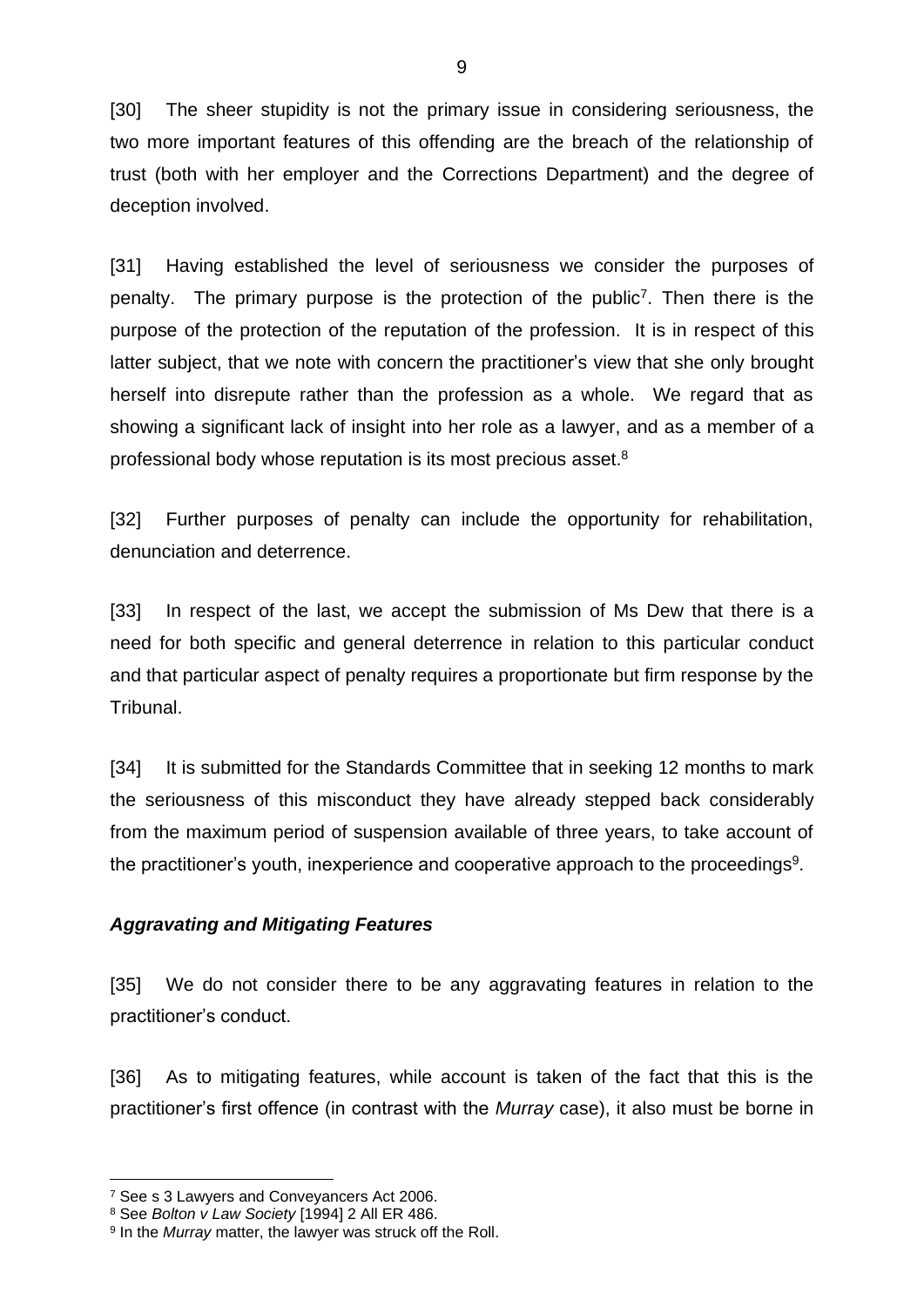mind that the practitioner had only been working as a lawyer for some three months prior to the offending.

[37] We note that the offending only lasted a period of six days. It is impossible to speculate, so we do not, whether the offending might have continued if it had not been detected.

[38] We accept that the practitioner was young and inexperienced and that she has accepted responsibility at a personal level for her actions.

[39] We remind ourselves of the need to impose the least restrictive outcome.<sup>10</sup>

[40] The *Daniels* decision also emphasise the right of the public to observe the profession's disciplinary bodies providing a firm response to serious misconduct of this sought.

[41] Taking all these factors into account we consider that the appropriate period of suspension of this practitioner is 12 months.

[42] However, we record that the hearing was delayed by some two months because of a Covid-19 Level 3 lock down and we do not consider that the practitioner ought to be penalised by that event. For that reason, we propose to backdate the period of suspension to commence at the date of the earlier scheduled hearing, namely 4 March 2021.

# *Costs*

[43] The Standards Committee seek their costs in the sum of \$14,000 (actual costs being in excess of \$16,000). We considered these costs to be relatively high given the straightforward nature of the charges and the practitioner's early acceptance of responsibility. We also note that the practitioner will be ordered to reimburse the Tribunal costs and it would seem, has suffered some financial hardship during the period when she has voluntarily stood down from practice. For those reasons we consider that she ought to make a contribution to costs for the Standard Committee in the sum of \$7,000.